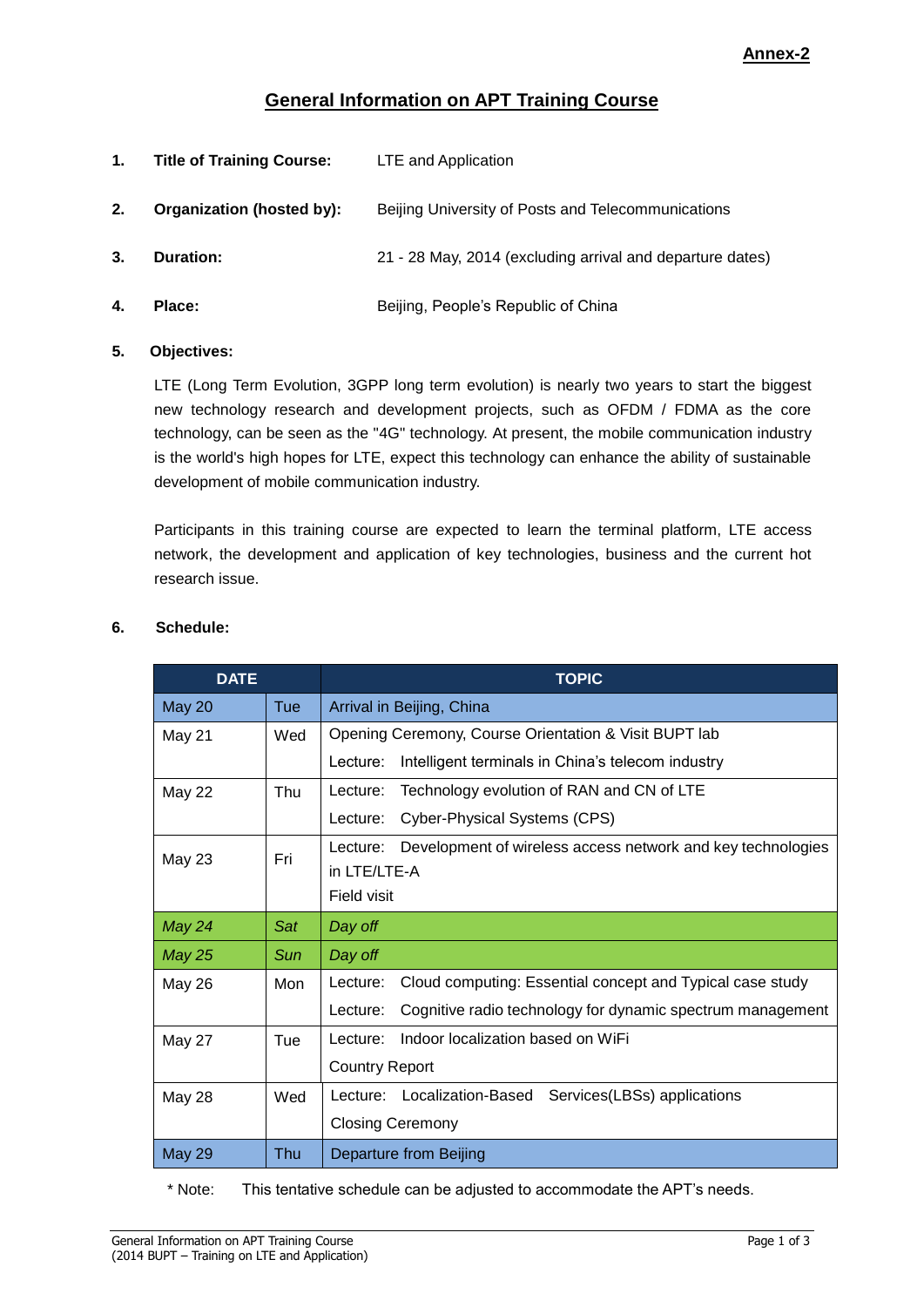### **7. Transportation and Airport Reception:**

The local host will provide the transportation between the Beijing Capital International Airport and the hotel for the trainees based on the approved flight schedule information provided by APT. Pick-up service is arranged at the exit of the airport with a board with "APT" written on it.

### **8. Hotel accommodation:**

| l Name of Hotel: | <b>BUPT Hotel</b>                        |                      |  |  |
|------------------|------------------------------------------|----------------------|--|--|
| Address:         | 10 Xitucheng Rd, Haidian, Beijing, China |                      |  |  |
|                  | Tel: 86 10 5281 0888                     | Fax: 86 10 6228 1969 |  |  |
| URL:             | http://www.bupthotel.com                 |                      |  |  |

## **9. Immigration Requirement:**

- All foreign visitors entering into China must have a valid passport.
- Kindly check current visa requirement with the Embassy of China or Travel Agent before traveling.
- Participants requiring visa should apply to Chinese diplomatic mission (embassies and consulates etc.) in their respective countries well in advance of their departure.
- For the smooth visa application, Invitation letter of Duly Authorized Unit written in Chinese will be provided by BUPT and sent directly to the participants.
- Please ensure that the participants fill out all items in the Nomination Form and send it together with a copy of photo page of their passports to the APT Secretariat as this information will be used for the visa supporting documents.

#### **10. Country Report and Organization Chart:**

The Participants are requested to prepare a country report and an organization chart which is optional (please see the Annex-5 for details).

#### **11. Local Secretariat:**

| Contact person:                            | Ms. Wei Hu                                                      |                        |  |
|--------------------------------------------|-----------------------------------------------------------------|------------------------|--|
|                                            | Tel:                                                            | 86 10 6228 2210        |  |
|                                            | Email:                                                          | bupttc@bupt.edu.cn     |  |
|                                            | Fax:                                                            | 86 10 6228 5047        |  |
|                                            | Ms. ZengXia Ren                                                 |                        |  |
|                                            | Tel:                                                            | 86 10 6228 2087        |  |
|                                            | Email:                                                          | renzengxia@bupt.edu.cn |  |
|                                            | Fax:                                                            | 86 10 6228 5047        |  |
| Organization:                              | Beijing University of Posts and Telecommunications (BUPT)       |                        |  |
| Address:                                   | No.10 Xi Tu Cheng Road, BUPT Training Center, Hai Dian District |                        |  |
| Beijing 100876, People's Republic of China |                                                                 |                        |  |